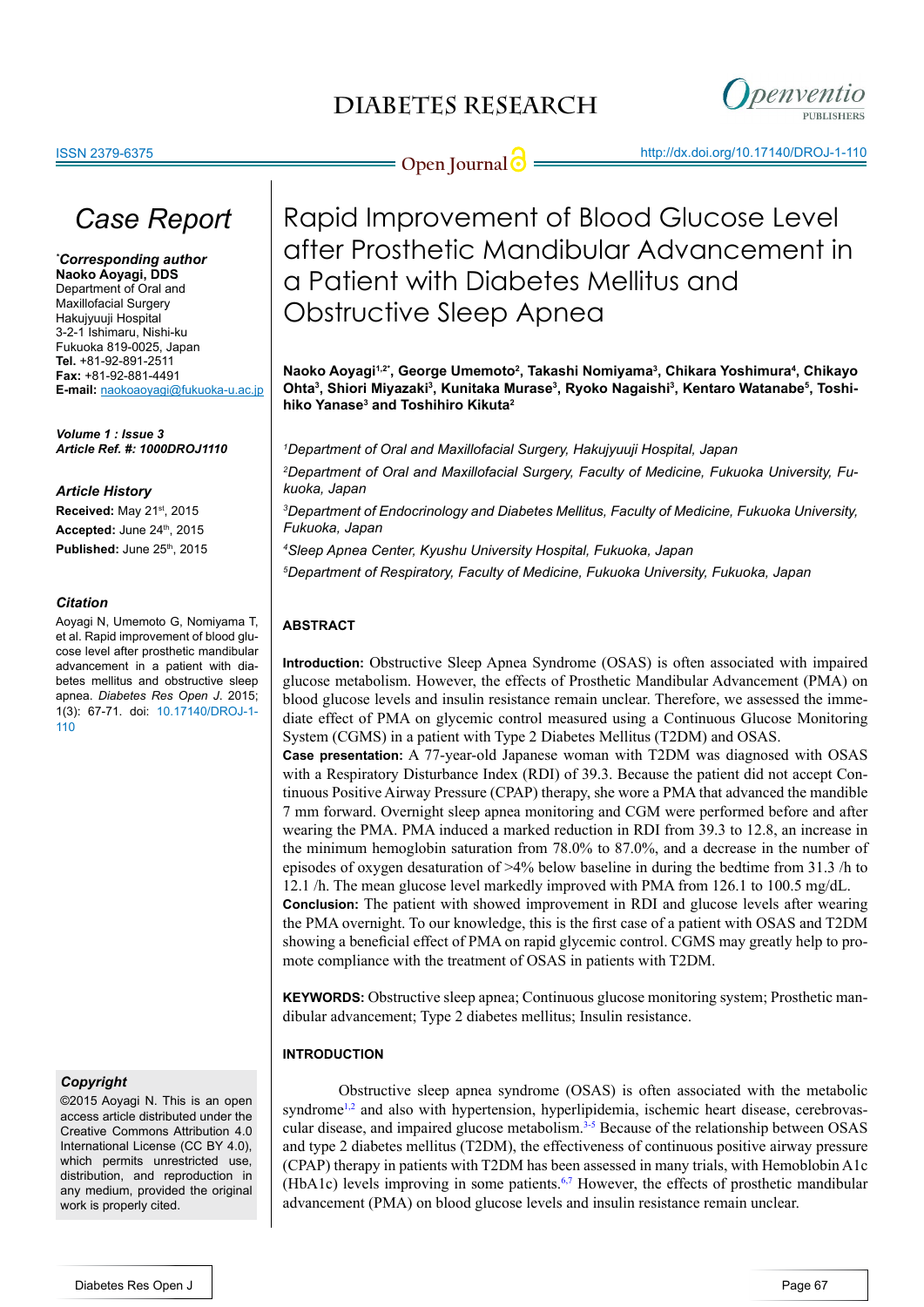

# **Open Journal | implicit in the intervention of the Uppen Journal | implicit in the intervention of the implicit in the Open Journal of**  $\bigcirc$

Continuous glucose monitoring system (CGMS) is a recently developed electronic system designed to continuously monitor subcutaneous glucose concentration in the interstitial fluid. CGMS is a powerful tool for T2DM control because it provides a detailed daily blood glucose profile.[8](#page-3-1)

Here we assessed the immediate effect of PMA on glycemic control measured using CGMS in a T2DM patient with OSAS.

#### **CASE REPORT**

77-year-old Japanese woman with T2DM [height, 146.6 cm; weight, 64.4 kg; Body Mass Index (BMI), 30.0; Table 1] was admitted to Fukuoka University Hospital, Japan for attending a diabetes mellitus education program. Her Fasting Blood Sugar (FBS) and serum C-peptide levels were 152 mg/ dL and 2.22 ng/mL, respectively, indicating a relatively maintained insulin secretory ability. The patient was started on a diet of 1400 kcal/day during her hospital stay. For 14 days, her FBS levels were well controlled; hence insulin therapy was discontinued and only the 1400 kcal/day diet was maintained.

| <b>Factors</b>                                         |                                                                                                                                            |  |
|--------------------------------------------------------|--------------------------------------------------------------------------------------------------------------------------------------------|--|
| Age (year)                                             | 77                                                                                                                                         |  |
| Gender                                                 | F                                                                                                                                          |  |
| Height (cm)                                            | 146.6                                                                                                                                      |  |
| Weight(kg)                                             | 64.4                                                                                                                                       |  |
| Body mass index (kg/m <sup>2</sup> )                   | 30.0                                                                                                                                       |  |
| Blood pressure (mmHg)                                  | 125/81                                                                                                                                     |  |
| Fasting blood sugar (mg/dl)                            | 152                                                                                                                                        |  |
| Hemoglobin A1c (NGSP)%                                 | 6.2                                                                                                                                        |  |
| Low-density lipoprotein (mg/dl)                        | 58                                                                                                                                         |  |
| High-density lipoprotein (mg/dl)                       | 38                                                                                                                                         |  |
| Triglyceride (mg/dl)                                   | 271                                                                                                                                        |  |
| Duration of diabetes (year)                            | 2.0                                                                                                                                        |  |
| Medicine for diabetes mellitus                         | Insulin therapy<br>was finished                                                                                                            |  |
| <b>Other medicines</b>                                 |                                                                                                                                            |  |
| Hypertension<br>Antiplatelet<br>Hyperlipemia<br>Anemia | Olmesartan, Medoxomil,<br>Nifedipine, Aspirin,<br>Clopidogrel, Ethyl Icosapentate,<br>Pitavastatin Calcium, ferrous<br>Citrate, Folic Acid |  |

**Table 1:** Clinical features of the patient with T2DM.

Subsequently, she achieved good glycemic control and did not require other medication, such as oral hypoglycemic agents. On the third hospital day, she was hypoxemic with peripheral oxygen saturation  $(SpO<sub>2</sub>)$  of 92% measured at rest while breathing room air; however, she did not have subjective symptoms of breathing difficulty. Spirometry testing demonstrated a Forced Vital Capacity (FVC) of 1880 mL (93.5%) and forced expiratory volume in 1 s to FVC ration of 69.2%. An obesityassociated decrease in the movement of the diaphragm possibly

she refused CPAP therapy, she was referred to the Department of Oral and Maxillofacial Surgery for PMA. She wore a customized PMA that advanced the mandible 7 mm forward for the evaluation of sleep apnea. During the evaluation, BS levels were monitored using CGMS (iPro2, Medtronic-MiniMed, Northridge, CA, USA), which records the interstitial glucose level every 5 min for up to 72 hr. The CGMS data were analyzed using the CareLink iPro2 software application (Medtronic) and corrected using self-monitoring of blood glucose four times daily. Interstitial glucose levels were monitored for 2 consecutive night: first night without PMA (baseline) and the second night with PMA (12 h of recording each night from 10 pm to 10 am). We obtained 152 measurements on the first night and 143 on the second night. CGMS data were missing for 45 min during the second night (asterisk in Figure1) because of poor contact with the glucose sensor. PMA resulted in a marked reduction in the RDI from

39.3 to 12.8 PMA (Table 2). With PMA, we observed an increase in the minimum hemoglobin saturation from 78.0% to 87.0%. The mean glucose level (10 pm to 10 am) remarkably improved with PMA from  $126.1 \pm 24.6$  to  $100.5 \pm 29.6$  mg/dL (20.3% decrease, p<0.001; Figure 1). Furthermore, the number of episodes of oxygen desaturation of >4% below baseline during the night (10 pm to 6:30 am) decreased from 226/h to 86/h.

caused the  $SpO<sub>2</sub>$  drop in the supine position. Because she was suspected to have OSAS, we investigated the degree of sleep apnea using a 2-channel (airflow and  $SpO<sub>2</sub>$ ) portable sleep apnea monitor (LS-120/120S, Fukuda Denshi Co, Ltd, Tokyo, Japan). The  $SpO<sub>2</sub>$  decreased and she was finally diagnosed with OSAS with a Respiratory Disturbance Index (RDI) of 39.3. Because

| Portable Sleep apnea monitor                | <b>Without PMA</b><br>(Baseline) | <b>With PMA</b>                |
|---------------------------------------------|----------------------------------|--------------------------------|
| Total scoring time (min)                    | 433                              | 425                            |
| Respiratory disturbance index (/h)          | 39.3                             | 12.8                           |
| Apnea/Hypopnea Episode                      | 196/96                           | 57/34                          |
| Max Period of Apnea Lasting (sec)           | 71                               | 47                             |
| 4% Oxgen desaturation index (times)         | 226                              | 86                             |
| minSpO <sub>2</sub> (%)                     | 78                               | 87                             |
| meanSpO <sub><math>2(%)</math></sub>        | 94                               | 94                             |
| <b>CGMS</b>                                 |                                  |                                |
| mean blood glucose (mg/dl) ±SD<br>(min-max) | $126.1 \pm 24.6$<br>$(108-200)$  | $100.5 \pm 29.6$<br>$(60-153)$ |

**Table 2:** Results of the portable sleep apnea monitor and CGMS.

## **DISCUSSION**

OSAS is characterized by repetitive episodes of upper airway obstruction occurring during sleep, generally associated with a decrease in blood oxygen saturation.<sup>9</sup> Furthermore, OSAS is associated with insulin resistance and T2DM.<sup>10,11</sup> Tamura, et al.<sup>[11](#page-3-4)</sup> reported that Impaired Glucose Tolerance (IGT) was observed in 60.5% patients with sleep apnea (30.2% with T2DM as well). Another study reported that T2DM was pres-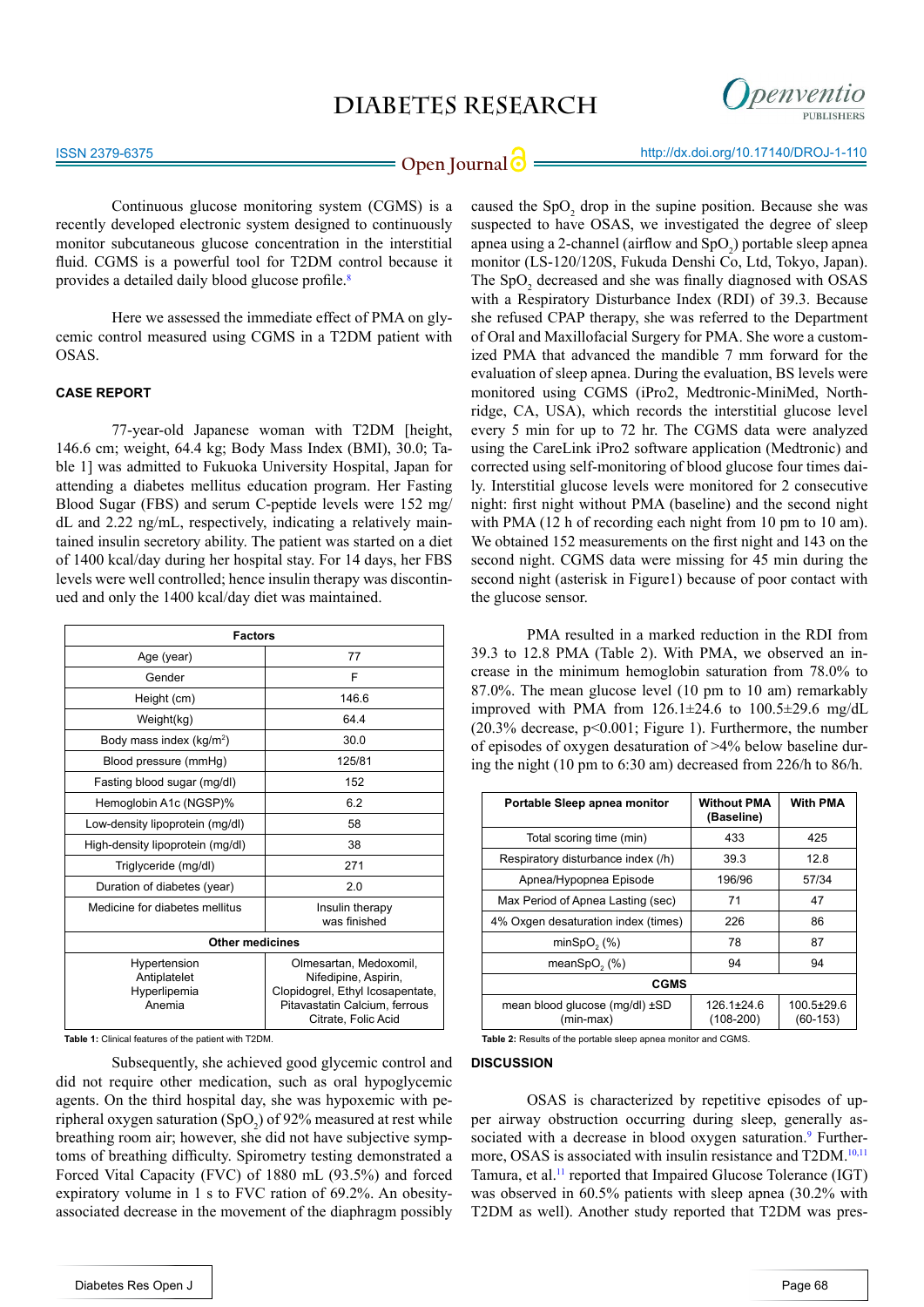



**Figure 1:** Line and bar graphs showing changes in the mean glucose level using the CGMS during the night (10 pm to 10 am) and the number of episodes of oxygen desaturation of >4% below baseline /h during the night (10 pm to 6:60 am) respectively. \*Glucose levels were not monitored<br>from 11:15 pm to midnight because of difficulty with a sensor.

ent in 30.1% patients with OSAS and 13.9 snorers; IGT was diagnosed in 20.0% patients with OSAS and 13.9% non-apneic snorers.<sup>12</sup> In addition, the study reported that insulin sensitivity decreased when the severity of sleep apnea increased. Different studies have indicated that BMI is the major factor for in-sulin resistance in patients with OSAS.<sup>[13,14](#page-3-6)</sup> However, even after controlling for obesity and other confounding factors of insulin resistance, the apnea-hypopnea index and/or a minimum  $SpO<sub>2</sub>$ were reported to be still associated with fasting insulin level and Homeostasis model assessment of insulin resistance (HOMA-IR).[13](#page-3-6) Diabetic control is generally because of increase in insulin secretion, insulin sensitivity, or both. In our case, although the serum C-peptide level was normal, HOMA-IR was not performed because of the insulin therapy in the initial stage, thus impeding the estimation of the presence or absence of insulin resistance. Hence, the reason for the rapid FBS improvement during the night with PMA remains unclear.

Spiegel K, et al.<sup>15</sup> assessed carbohydrate metabolism in 11 young men who had their sleep duration restricted to 4 h/ night for 6 nights. Glucose tolerance was lower in participants deprived of sleep than in those completely rested; in addition, evening cortisol levels were significantly elevated in the sleepdeprived participants.<sup>15</sup> Another study found a decrease in oxyhemoglobin saturation, which was induced when the patients were awake, and suggested that this intermittent hypoxia was associated with a decrease in insulin sensitivity.<sup>16</sup> In a recent study, after 2 nights of sleep fragmentation, decreased insulin sensitivity and glucose effectiveness was observed, i.e, the ability of glucose to mobilize itself independently in response to insulin had decreased.<sup>17</sup> The duration of T2DM in our patient was only 2

years, and she had no subjective symptoms of OSAS, including daytime sleepiness or snoring. Obesity-induced desaturation and OSAS might be partly associated with the occurrence of T2DM in this patient.

A previous study evaluated the insulin resistance of 40 patients with OSAS before and after CPAP therapy based on hyperinsulinemic-euglycemic clamp studies, and found that insulin resistance improved after CPAP therapy, particularly in non-obese patients.<sup>18</sup> Using a 72-h CGMS, Babu, et al.<sup>[6](#page-3-0)</sup> studied the changes in interstitial glucose levels and measured HbA1c levels in 25 patients with T2DM before and after CPAP therapy for OSAS. After CPAP therapy, they observed a significant decrease in both 1-h postprandial glucose and HbA1c levels after CPAP therapy.<sup>[6](#page-3-0)</sup> Furthermore, a significant correlation between decrease in HbA1c levels and the duration of CPAP therapy was observed in patients who used CPAP for more than 4 h/day. Our case showed a decrease in FBS levels similar to that found in studies using CPAP therapy[.6](#page-3-0)[,18](#page-3-10) This result suggests that PMA may have an equal effect on blood glucose levels as CPAP therapy.

PMA prevents upper airway collapse in patients with OSAS. Recent American Academy of Sleep Medicine guidelines concluded that oral appliances are less effective than CPAP but are a reasonable alternative for patients with mild to moderate OSAS in specific situations.19,20To the best of our knowledge, the present case report is the first showing the impact of PMA on glycemic control assessed using CGMS.

Improvement of intermittent hypoxia by wearing PMA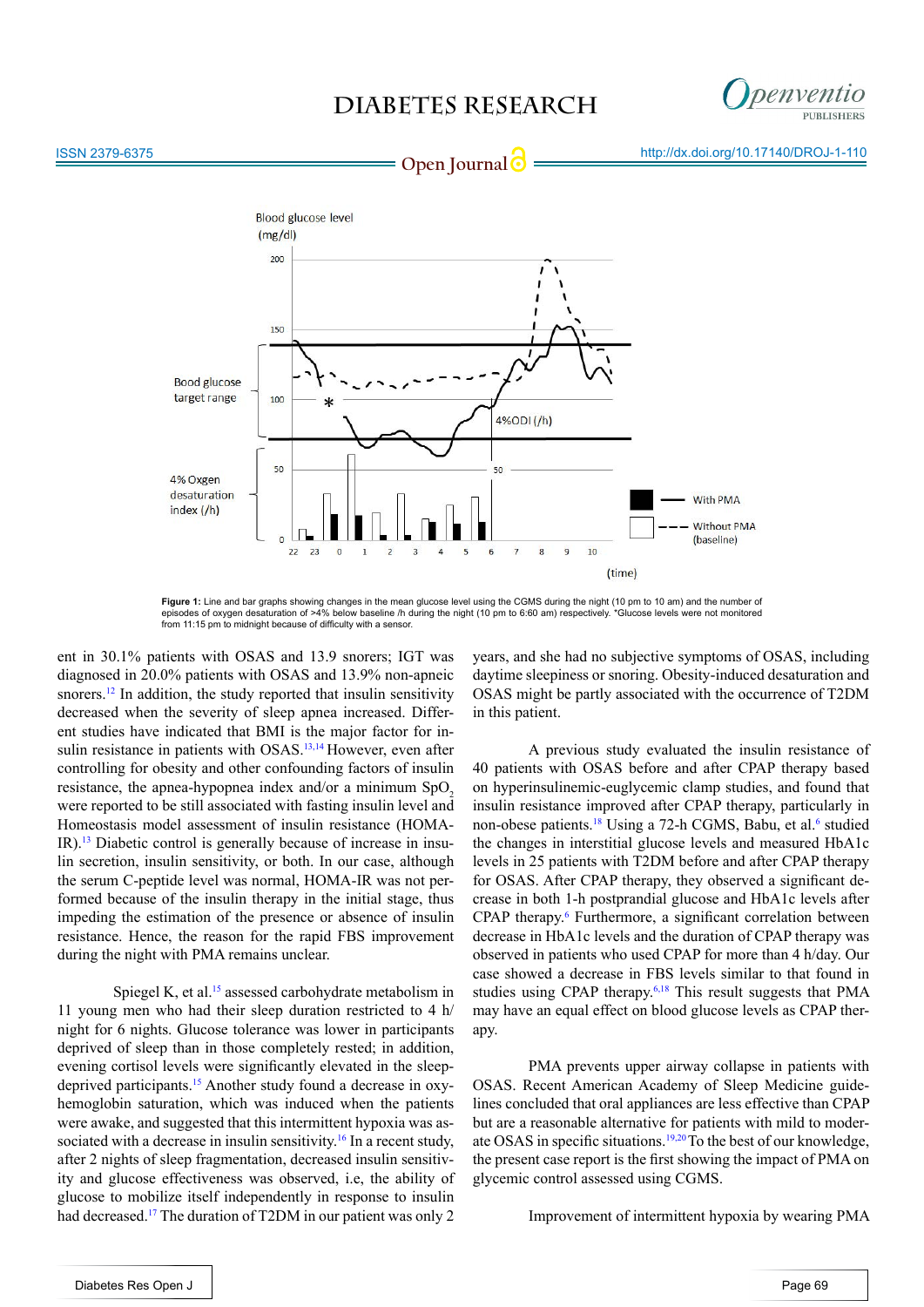

ISSN 2379-6375

**Open Journal | impact the integration of the UP of the UP of the UP of the UP of the UP of the UP of the UP of the UP of the UP of the UP of the UP of the UP of the UP of the UP of the UP of the UP of the UP of the UP of** 

during the nights may have had a beneficial effect on glycemic control in our case. Any significant improvement of RDI and oxygen saturation levels achieved with PMA may have an immediate effect on blood glucose levels in a patient with T2DM. Because here we have reported only one such case, further investigations are required to confirm whether the beneficial effect of PMA can be observed in a large number of T2DM patients complicated with OSAS.

In conclusion, our T2DM patient with OSAS showed improvement in RDI and glucose levels after wearing a PMA during the night. This case suggests an immediate effect of the PMA on glycemic control. The results obtained using CGMS in this case, regarding the effect of PMA on glycemic control support the importance of adequate treatment in T2DM patients with OSAS. Further discussion of such benefits can help providers promote compliance in patients with T2DM.

**CONFLICTS OF INTEREST:** None.

### **CONSENT**

The patient has provided written permission for publication of the case details.

#### **REFERENCES**

1. Chin K, Oga T, Takahashi K, et al. Associations between obstructive sleep apnea, metabolic syndrome, working population in Japan. *Sleep.* 2010; (33): 89-95.

2. Coughlin SR, Mawdlsey L, Mugarza JA, et al. Obstructive sleep apnea is independently associated with an increased prevalence of metabolic syndrome. *Eur Heart J*. 2004; 25: 735-741. doi: [10.1016/j.ehj.2004.02.021](http://eurheartj.oxfordjournals.org/content/25/9/735.long)

3. Tiihonen M, Partinen M, Narvanen S. The severity of obstructive sleep apnea is associated with insulin resistance. *J Sleep Res*. 1993; 2: 56-61.

4. Vgontzas AN, Papanicolaou DA, Bixler EO, et al. Sleep apnea and daytime sleepiness and fatigue: relation to visceral obesity, insulin resistance, and hypercytokinemia. *J Clin Endocrinol Metab*. 2000; 85: 1151-1158.

5. Punjabi MN, Sorkin JD, Katzel LI, et al. Sleep-disordered breathing and insulin resistance in middle-aged and overweight men. *Am J Respir Crit Care Med.* 2002; 165: 677-678. doi: [10.1164/ajrccm.165.5.2104087](http://www.atsjournals.org/doi/full/10.1164/ajrccm.165.5.2104087%23.VykKnBuqpHw) 

<span id="page-3-0"></span>6. Babu A, Herdegen J, Fogelfeld L, et al. Type 2 diabetes, glycemic control, and continuous positive airway pressure in obstructive sleep apnea. *Arch Intern Med*. 2005; 165: 447-452. doi: [10.1001/archinte.165.4.447](http://archinte.jamanetwork.com/article.aspx%3Farticleid%3D486425)

7. Hassaballa H, Tulaimat A, Herdegen J, et al. The effect of

continuous positive airway pressure on glucose control in diabetic patients with severe obstructive sleep apnea. *Sleep Breath*. 2005; 9: 176-180. doi[: 10.1007/s11325-005-0033-y](http://link.springer.com/article/10.1007%252Fs11325-005-0033-y)

<span id="page-3-1"></span>8. Mastrototaro J. The MiniMed Continuous glucose monitoring system (CGMS). *J Pediatr Endocrinol Metab*. 1999; 12: 751- 758.

<span id="page-3-2"></span>9. ASDA-Diagnostic Classification Steering Committee. The International Classification of Sleep Disorders. *Diagnostic and Coding Manual,* 2nd ed. Lawrence, KS: Allen Press Inc, Washington DC, 1997.

<span id="page-3-3"></span>10. Peled N, Kassirer M, Shitrit D, et al. The association of OSAS with insulin resistance, inflammation and metabolic syndrome. *Respir Med*. 2007; 101: 2007.

<span id="page-3-4"></span>11. Tamura A, Kawano Y, Watanabe T, et al. Relationship between the severity of obstructive sleep apnea and impaired glucose metabolism in patients with obstructive sleep apnea. *Respir Med*. 2008; 102: 1412-1416. doi: [10.1016/j.rmed.2008.04.020](http://www.resmedjournal.com/article/S0954-6111%2808%2900172-8/abstract)

<span id="page-3-5"></span>12. Meslier N, Gagnadoux F, Giraud P, et al. Impaired glucose-insulin metabolism in males with obstructive sleep apnoea syndrome. *Eur Respir J*. 2003; 22: 156-160. doi: [10.1183/09031936.03.00089902](http://erj.ersjournals.com/content/22/1/156.long) 

<span id="page-3-6"></span>13. Ip MS, Lam B, Ng MM, et al. Obstructive sleep apnea is independently associated with insulin resistance. *Am J Respir Crit Care Med*. 2002; 165: 670-676. doi: [10.1164/ajrc](http://www.atsjournals.org/doi/abs/10.1164/ajrccm.165.5.2103001%3Furl_ver%3DZ39.88-2003%26rfr_id%3Dori:rid:crossref.org%26rfr_dat%3Dcr_pub%253dpubmed)[cm.165.5.2103001](http://www.atsjournals.org/doi/abs/10.1164/ajrccm.165.5.2103001%3Furl_ver%3DZ39.88-2003%26rfr_id%3Dori:rid:crossref.org%26rfr_dat%3Dcr_pub%253dpubmed)

14 Otake K, Sasanabe R, Hasegawa R, et al. Glucose intolerance in Japanese patients with obstructive sleep apnea. *Intern Med*. 2009; 48: 1863-1868. doi: [10.2169/internalmedicine.48.2465](https://www.jstage.jst.go.jp/article/internalmedicine/48/21/48_21_1863/_article)

<span id="page-3-7"></span>15. Spiegel K, Leproult R, Van Cauter E. Impact of sleep debt on metabolic and endocrine function. *Lancet*. 1999; 354: 1435- 1439. doi: [10.1016/S0140-6736\(99\)01376-8](http://www.thelancet.com/journals/lancet/article/PIIS0140-6736%2899%2901376-8/abstract)

<span id="page-3-8"></span>16. Louis M, Punjabi NM. Effects of acute intermittent hypoxia on glucose metabolism in awake healthy volunteers. *J Appl Physiol*. 2009; 106: 1538-1544. doi: [10.1152/japplphysi](http://www.ncbi.nlm.nih.gov/pubmed/19265062)[ol.91523.2008](http://www.ncbi.nlm.nih.gov/pubmed/19265062)

<span id="page-3-9"></span>17. Stamatakis KA, Punjabi NM. Effects of sleep fragmentation on glucose metabolism in normal subjects. *Chest*. 2010; 137: 95-101. doi: [10.1378/chest.09-0791](http://www.ncbi.nlm.nih.gov/pubmed/19542260)

<span id="page-3-10"></span>18. Harsch IA, Schahin SP, Radespiel-Troger M, et al. Continuous positive airway pressure treatment rapidly improves insulin sensitivity in patients with obstructive sleep apnea syndrome. *Am J Respir Crit Care Med*. 2004; 15: 156-162. doi: [10.1164/](http://www.ncbi.nlm.nih.gov/pubmed/14512265) [rccm.200302-206OC](http://www.ncbi.nlm.nih.gov/pubmed/14512265)

19. Ferguson KA, Cartwright R, Rogers R, et al. Oral appliances